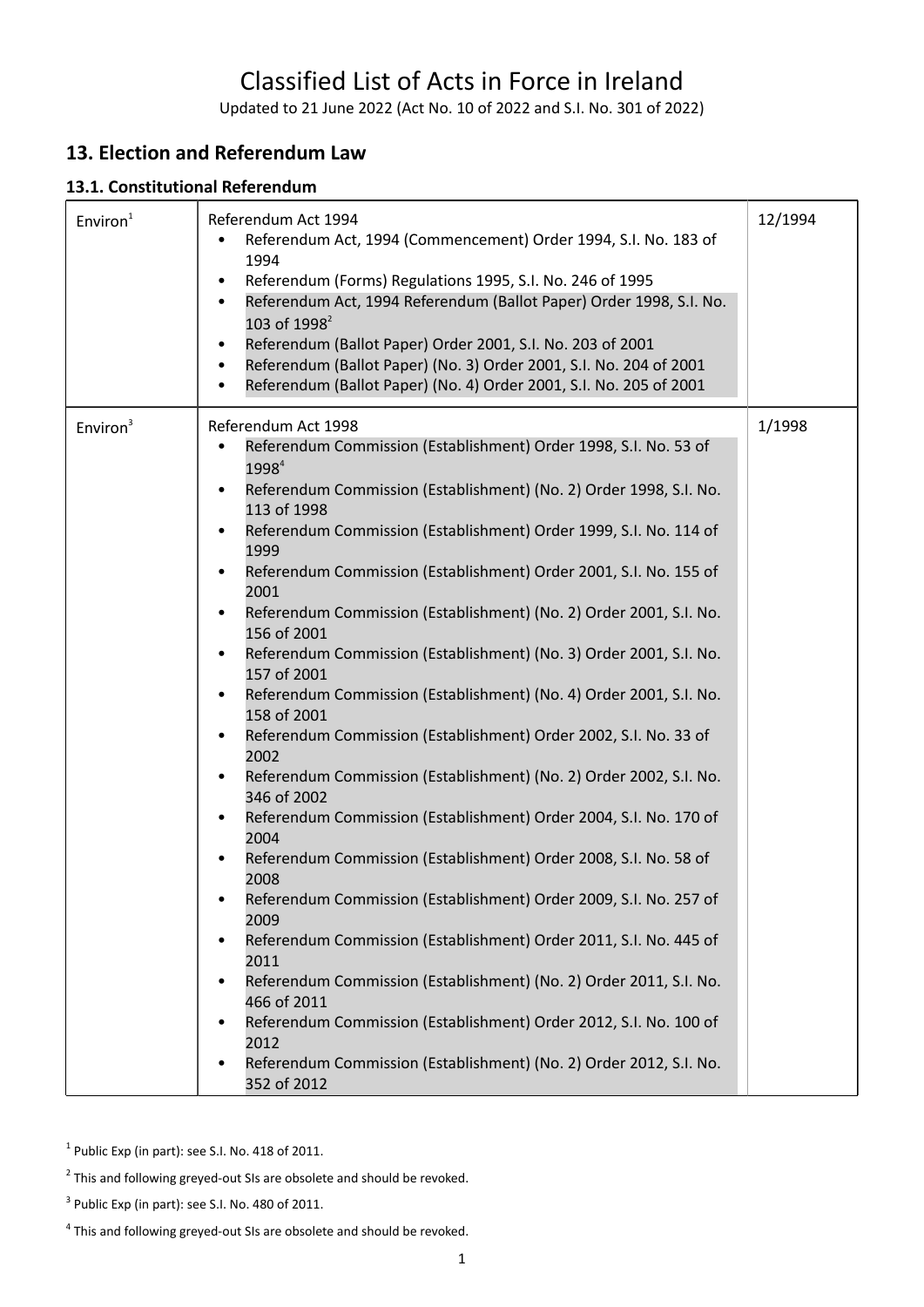|         | Referendum Commission (Establishment) Order 2013, S.I. No. 185 of<br>2013<br>Referendum Commission (Establishment) (No. 2) Order 2013, S.I. No.<br>$\bullet$<br>250 of 2013<br>Referendum Commission (Establishment) Order 2015, S.I. No. 26 of<br>2015<br>Referendum Commission (Establishment) (No. 2) Order 2015, S.I. No.<br>27 of 2015<br>Referendum Commission (Establishment) Order 2018, S.I. No. 66 of<br>2018<br>Referendum Commission (Establishment) (No. 2) Order 2018, S.I. No.<br>255 of 2018<br>Referendum Commission (Establishment) Order 2019, S.I. No. 68 of<br>$\bullet$<br>2019<br>Referendum Commission (Establishment) (No. 2) Order 2019, S.I. No.<br>$\bullet$<br>484 of 2019 |         |
|---------|---------------------------------------------------------------------------------------------------------------------------------------------------------------------------------------------------------------------------------------------------------------------------------------------------------------------------------------------------------------------------------------------------------------------------------------------------------------------------------------------------------------------------------------------------------------------------------------------------------------------------------------------------------------------------------------------------------|---------|
| Environ | Referendum Act 2001                                                                                                                                                                                                                                                                                                                                                                                                                                                                                                                                                                                                                                                                                     | 53/2001 |

# **13.2. Dáil Éireann (General) Elections**

| Environ <sup>5</sup> | Electoral Act 1992<br>Electoral Act, 1992 (Commencement) Order 1992, S.I. No. 321 of 1992<br>Electoral Act, 1992 (Commencement) (No. 2) Order 1992, S.I. No. 322<br>of 1992<br>Electoral Act, 1992 (Commencement) (No. 3) Order 1992, S.I. No. 386<br>of 1992 | 23/1992 |
|----------------------|---------------------------------------------------------------------------------------------------------------------------------------------------------------------------------------------------------------------------------------------------------------|---------|
|                      | Electoral Regulations 1992, S.I. No. 407 of 1992 <sup>6</sup><br>Electoral Act, 1992 (Section 165) Regulations 1994, S.I. No. 132 of<br>$1994^7$                                                                                                              |         |
|                      | Registration of Electors (County of Kildare) (Special Difficulty) Order<br>1995, S.I. No. 354 of 1995 <sup>8</sup><br>Referendum (Special Difficulty) Order 1996, S.I. No. 345 of 1996 <sup>9</sup>                                                           |         |
|                      | Seanad (University Members) General Election (Special Difficulty)<br>Order 1997, S.I. No. 312 of 1997 <sup>10</sup>                                                                                                                                           |         |
|                      | Seanad (University Members) General Election (Special Difficulty) (No.<br>2) Order 1997, S.I. No. 321 of 1997 <sup>11</sup><br>Presidential Election and Referendum Regulations 1997, S.I. No. 394 of<br>$\bullet$                                            |         |
|                      | $1997^{12}$<br>Registration of Electors (County of Monaghan) (Special Difficulty)                                                                                                                                                                             |         |
|                      | Order 1997, S.I. No. 469 of 1997 <sup>13</sup>                                                                                                                                                                                                                |         |

 $<sup>5</sup>$  Public Exp (in part): see S.I. No. 418 of 2011.</sup>

 $^6$  The enabling provisions are Electoral Act 1992 (23/1992), ss. 46 and 111. Section 46 was substituted by Electoral Amendment Act 2007 (14/2007), s. 1(a), and s. 111 remains in force. This SI appears to remain in force - it prescribes the form of nomination papers to be used at a Dáil election and specifies the documents which an elector may be required to produce at a polling station. However, it has been superseded by S.I. Nos. 156 of 2007 and 369 of 2012, and should be revoked.

 $^7$  This SI concerns polls on 9 June 1994. It is obsolete and should be revoked.

 $^8$  This SI concerns the register of electors for Co. Kildare for the year 1996/97. It is obsolete and should be revoked.

<sup>9</sup> This SI concerns the extension of voting on certain islands to 28 November 1996. It is obsolete and should be revoked.

 $10$  This SI concerns the election closing on 6 August 1997. It is obsolete and should be revoked.

 $11$  Ibid.

 $12$  This SI concerns polls on 30 October 1997. It is obsolete and should be revoked.

<sup>13</sup> This SI concerns the register of electors for Co. Monaghan for the year 199/99. It is obsolete and should be revoked.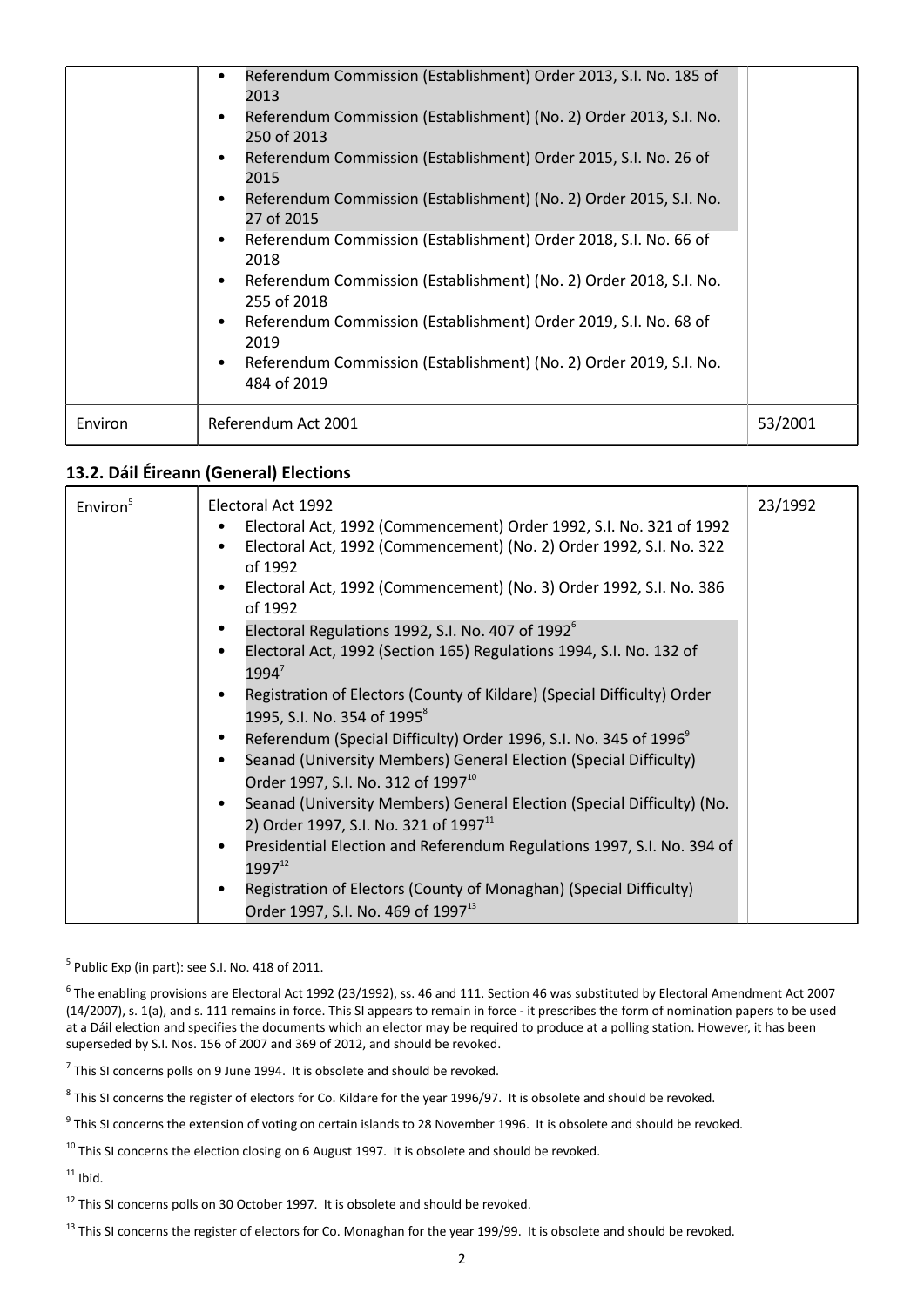|         | Referendum Act, 1994 Referendum (Special Difficulty) Order 1998, S.I.<br>$\bullet$<br>No. 122 of 1998 <sup>14</sup><br>Electoral Act, 1992 (Section 165) Regulations 1999, S.I. No. 153 of<br>$\bullet$<br>1999 <sup>15</sup><br>Electoral Regulations, 1992 (Amendment) Regulations 1999, S.I. No.<br>$\bullet$<br>314 of 1999 <sup>16</sup><br>Referendum (Special Difficulty) Order 2001, S.I. No. 206 of 2001 <sup>17</sup><br>$\bullet$<br>Register of Electors (Administrative County of Tipperary North Riding)<br>$\bullet$<br>(Special Difficulty) (No. 2) Order 2001, S.I. No. 214 of 2001 <sup>18</sup><br>Supplement To Postal Voters (Special Difficulty) Order 2002, S.I. No.<br>$\bullet$<br>186 of 2002 <sup>19</sup><br>Electoral Act, 1992 (Section 165) Regulations 2004, S.I. No. 237 of<br>$\bullet$<br>2004 <sup>20</sup><br>Electoral Regulations 2007, S.I. No. 156 of 2007<br>$\bullet$<br>Supplement to Postal Voters List (Special Difficulty) Order 2007, S.I. No.<br>$\bullet$<br>215 of 2007 <sup>21</sup><br>Electoral Act 1992 (Section 165) Regulations 2009, S.I. No. 179 of<br>$\bullet$<br>2009 <sup>22</sup><br>Electoral Act 1992 (Section 165) Regulations 2014, S.I. No. 204 of<br>$\bullet$<br>$2014^{23}$<br>Electoral Act 1992 (Special Difficulty) (Assent to Nomination of<br>$\bullet$<br>Candidate at Dáil Election) Order 2016, S.I. No. 55 of 2016 <sup>24</sup><br>Electoral Regulations 2016, S.I. No. 537 of 2016<br>$\bullet$<br>Presidential Elections (Ballot Paper Template) Regulations 2018, S.I.<br>No. 395 of 2018<br>Electoral (Supplement to the Register of Electors) Regulations 2019, S.I.<br>$\bullet$<br>No. 153 of 2019<br>Elections (Ballot Paper Template) Regulations 2019, S.I. No. 196 of<br>$\bullet$<br>2019<br>Electoral Act 1992 (Section 165) Regulations 2019, S.I. No. 214 of 2019<br>$\bullet$<br>Electoral (Amendment) (No. 2) Regulations 2019, S.I. No. 481 of 2019<br>$\bullet$<br>Electoral Act 1992 (Special Difficulty) Order 2020, S.I. No. 34 of 2020<br>$\bullet$<br>Electoral Act 1992 (Special Difficulty) Order 2021, S.I. No. 301 of 2021<br>$\bullet$<br>Electoral (Polling Schemes) Regulations 2021, S.I. No. 648 of 2021 |         |
|---------|-----------------------------------------------------------------------------------------------------------------------------------------------------------------------------------------------------------------------------------------------------------------------------------------------------------------------------------------------------------------------------------------------------------------------------------------------------------------------------------------------------------------------------------------------------------------------------------------------------------------------------------------------------------------------------------------------------------------------------------------------------------------------------------------------------------------------------------------------------------------------------------------------------------------------------------------------------------------------------------------------------------------------------------------------------------------------------------------------------------------------------------------------------------------------------------------------------------------------------------------------------------------------------------------------------------------------------------------------------------------------------------------------------------------------------------------------------------------------------------------------------------------------------------------------------------------------------------------------------------------------------------------------------------------------------------------------------------------------------------------------------------------------------------------------------------------------------------------------------------------------------------------------------------------------------------------------------------------------------------------------------------------------------------------------------------------------------------------------------------------------------------------------------------------------------------------------------------------------------|---------|
| Environ | Electoral (Amendment) Act 1996                                                                                                                                                                                                                                                                                                                                                                                                                                                                                                                                                                                                                                                                                                                                                                                                                                                                                                                                                                                                                                                                                                                                                                                                                                                                                                                                                                                                                                                                                                                                                                                                                                                                                                                                                                                                                                                                                                                                                                                                                                                                                                                                                                                              | 43/1996 |

<sup>14</sup> This SI concerns polls on 22 May 1998. It is obsolete and should be revoked.

 $15$  This SI concerns polls on 11 June 1999. It is obsolete and should be revoked.

<sup>16</sup> The enabling provisions are Electoral Act 1992 (23/1992), ss. 3 and 46. Section 3 is a general enabling provision and s. 46 was substituted by Electoral Amendment Act 2007 (14/2007), s. 1(a). This SI amends the Electoral Regulations 1992, S.I. No. 407 of 1992, which though not revoked are superseded, see above. It revises the form of nomination paper to be used at a Dáil election regarding the appointment of an election agent. It has been superseded by S.I. No. 369 of 2012 which prescribes the form of nomination paper to be used at a Dáil election, and should be revoked.

<sup>17</sup> This SI concerns polls on 7 June 2001. It is obsolete and should be revoked.

<sup>18</sup> This SI concerns the register of electors for Tipperary North for the year 2001/02. It is obsolete and should be revoked.

 $19$  This SI concerns an election on 17 May 2002. It is obsolete and should be revoked.

 $20$  This SI concerns polls on 11 June 2004. It is obsolete and should be revoked.

 $21$  This SI concerns polls on 24 May 2007. It is obsolete and should be revoked.

 $22$  This SI concerns polls on 5 June 2009. It is obsolete and should be revoked.

<sup>23</sup> This SI concerns polls on 24 May 2014. It is obsolete and should be revoked.

<sup>24</sup> This SI concerns the election held as a consequence of the Proclamation issued on 3 February 2016 dissolving Dail Eireann. It is obsolete and should be revoked.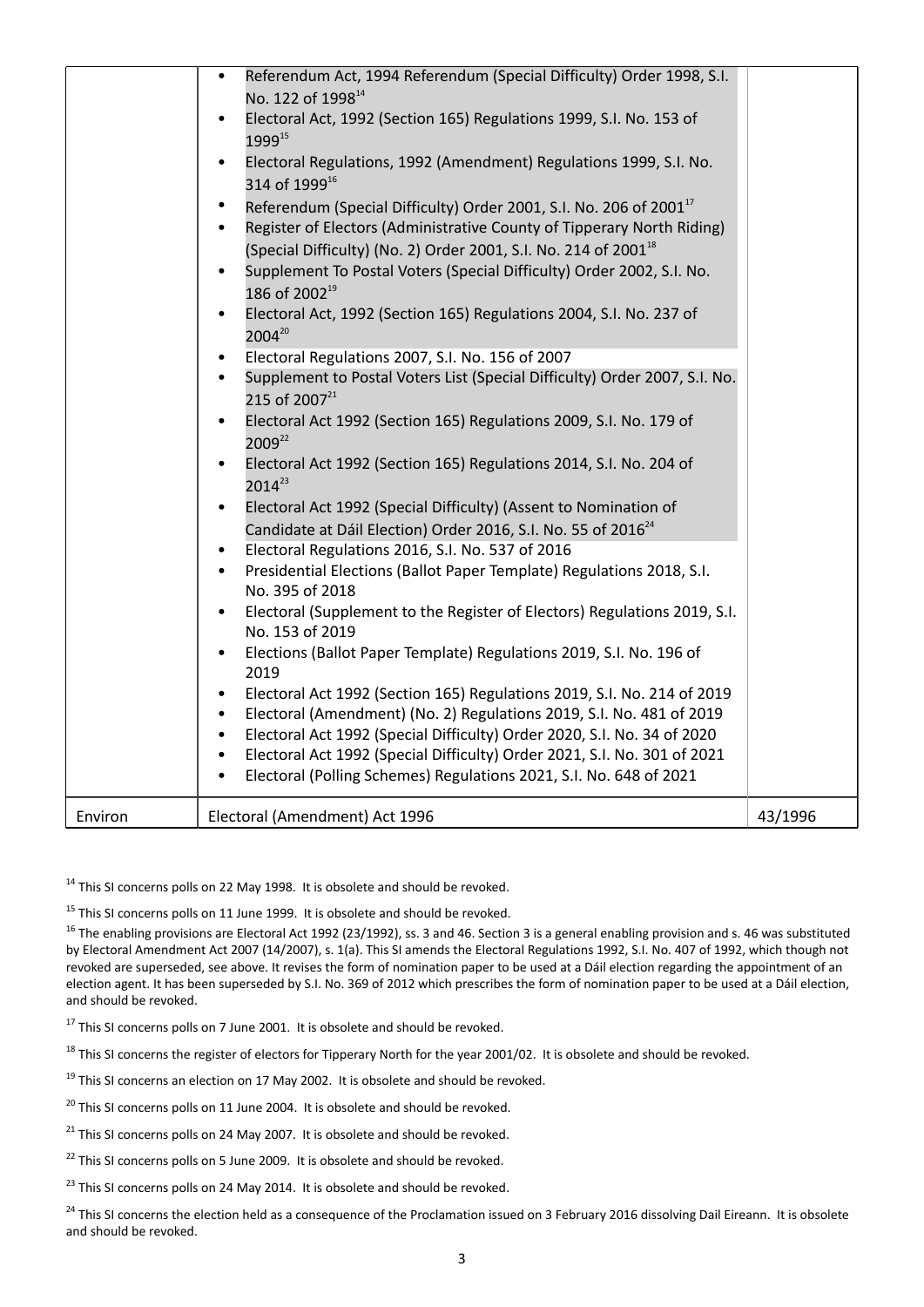|                       | Registration of Electors Regulations 1997, S.I. No. 5 of 1997 <sup>25</sup><br>$\bullet$                                                                                                                                                                                                                                                                                                                                                                                                                                                                                                                                                                                                                                                                                                                                                                                                                                                                                                                                                                                                                                                                                                                                                                                                                                                                                                                                                                                                                                                                                                                                                                                                                                                                                                                                                                                                                       |         |
|-----------------------|----------------------------------------------------------------------------------------------------------------------------------------------------------------------------------------------------------------------------------------------------------------------------------------------------------------------------------------------------------------------------------------------------------------------------------------------------------------------------------------------------------------------------------------------------------------------------------------------------------------------------------------------------------------------------------------------------------------------------------------------------------------------------------------------------------------------------------------------------------------------------------------------------------------------------------------------------------------------------------------------------------------------------------------------------------------------------------------------------------------------------------------------------------------------------------------------------------------------------------------------------------------------------------------------------------------------------------------------------------------------------------------------------------------------------------------------------------------------------------------------------------------------------------------------------------------------------------------------------------------------------------------------------------------------------------------------------------------------------------------------------------------------------------------------------------------------------------------------------------------------------------------------------------------|---------|
| Environ <sup>26</sup> | Electoral Act 1997<br>Electoral Act, 1997 (Commencement) Order 1997, S.I. No. 233 of 1997<br>$\bullet$<br>Registration of Electors Order 1997, S.I. No. 244 of 1997 <sup>27</sup><br>$\bullet$<br>Electoral Act, 1997 (Commencement) (No. 2) Order 1997, S.I. No. 245<br>$\bullet$<br>of 1997<br>Electoral Act, 1997 Constituency Commission (Establishment) Order<br>$\bullet$<br>1997, S.I. No. 393 of 1997 <sup>28</sup><br>Electoral Act, 1997 (Section 33) Order 1999, S.I. No. 121 of 1999 <sup>29</sup><br>$\bullet$<br>European Parliament Election (Reimbursement of Expenses)<br>$\bullet$<br>Regulations 1999, S.I. No. 122 of 1999<br>Electoral Act, 1997 (Limitation of Election Expenses At Dáil Election)<br>$\bullet$<br>Order 1999, S.I. No. 317 of 1999 <sup>30</sup><br>Constituency Commission (Establishment) Order 2003, S.I. No. 292 of<br>$\bullet$<br>$2003^{31}$<br>Electoral Act 1997 (Section 3) Order 2004, S.I. No. 87 of 2004<br>$\bullet$<br>Electoral Act 1997 (Limitation and Reimbursement of Election<br>$\bullet$<br>Expenses at Dáil Election) Order 2007, S.I. No. 113 of 2007<br>Constituency Commission (Establishment) Order 2007, S.I. No. 174 of<br>$\bullet$<br>200732<br>Constituency Commission (Membership) Order 2007, S.I. No. 355 of<br>$\bullet$<br>200733<br>Constituency Commission (Establishment) Order 2011, S.I. No. 396 of<br>$\bullet$<br>201134<br>European Parliament Constituencies Committee (Establishment) Order<br>$\bullet$<br>2013, S.I. No. 282 of 2013<br>Electoral Act 1997 (Commencement) Order 2014, S.I. No. 95 of 2014<br>$\bullet$<br>Electoral Act 1997 (Section 78 (a) and (b)) (Commencement) Order<br>2016, S.I. No. 20 of 2016<br>Constituency Commission (Establishment) Order 2016, S.I. No. 374 of<br>$\bullet$<br>2016<br>European Parliament Constituency Committee (Establishment) Order<br>2018, S.I. No. 279 of 2018 | 25/1997 |
| Environ               | Electoral (Amendment) Act 1998                                                                                                                                                                                                                                                                                                                                                                                                                                                                                                                                                                                                                                                                                                                                                                                                                                                                                                                                                                                                                                                                                                                                                                                                                                                                                                                                                                                                                                                                                                                                                                                                                                                                                                                                                                                                                                                                                 | 4/1998  |
| Environ <sup>35</sup> | Electoral (Amendment) Act 2001<br>Electoral (Amendment) Act, 2001 (Commencement) Order 2001, S.I.<br>No. 497 of 2001                                                                                                                                                                                                                                                                                                                                                                                                                                                                                                                                                                                                                                                                                                                                                                                                                                                                                                                                                                                                                                                                                                                                                                                                                                                                                                                                                                                                                                                                                                                                                                                                                                                                                                                                                                                           | 38/2001 |

 $^{25}$  This SI is obsolete/spent by lapse of time and should be revoked.

<sup>26</sup> Public Exp (in part): see S.I. No. 418 of 2011.

 $27$  This SI is obsolete/spent and should be revoked.

<sup>28</sup> This SI is obsolete/spent and should be revoked.

<sup>29</sup> This SI is obsolete/spent and should be revoked.

<sup>30</sup> This SI is obsolete/spent and should be revoked.

 $31$  This SI is obsolete/spent and should be revoked.

<sup>32</sup> This SI is obsolete/spent and should be revoked.

<sup>33</sup> This SI is obsolete/spent and should be revoked.

 $34$  This SI is obsolete/spent and should be revoked.

<sup>35</sup> Public Exp (in part): see S.I. No. 418 of 2011.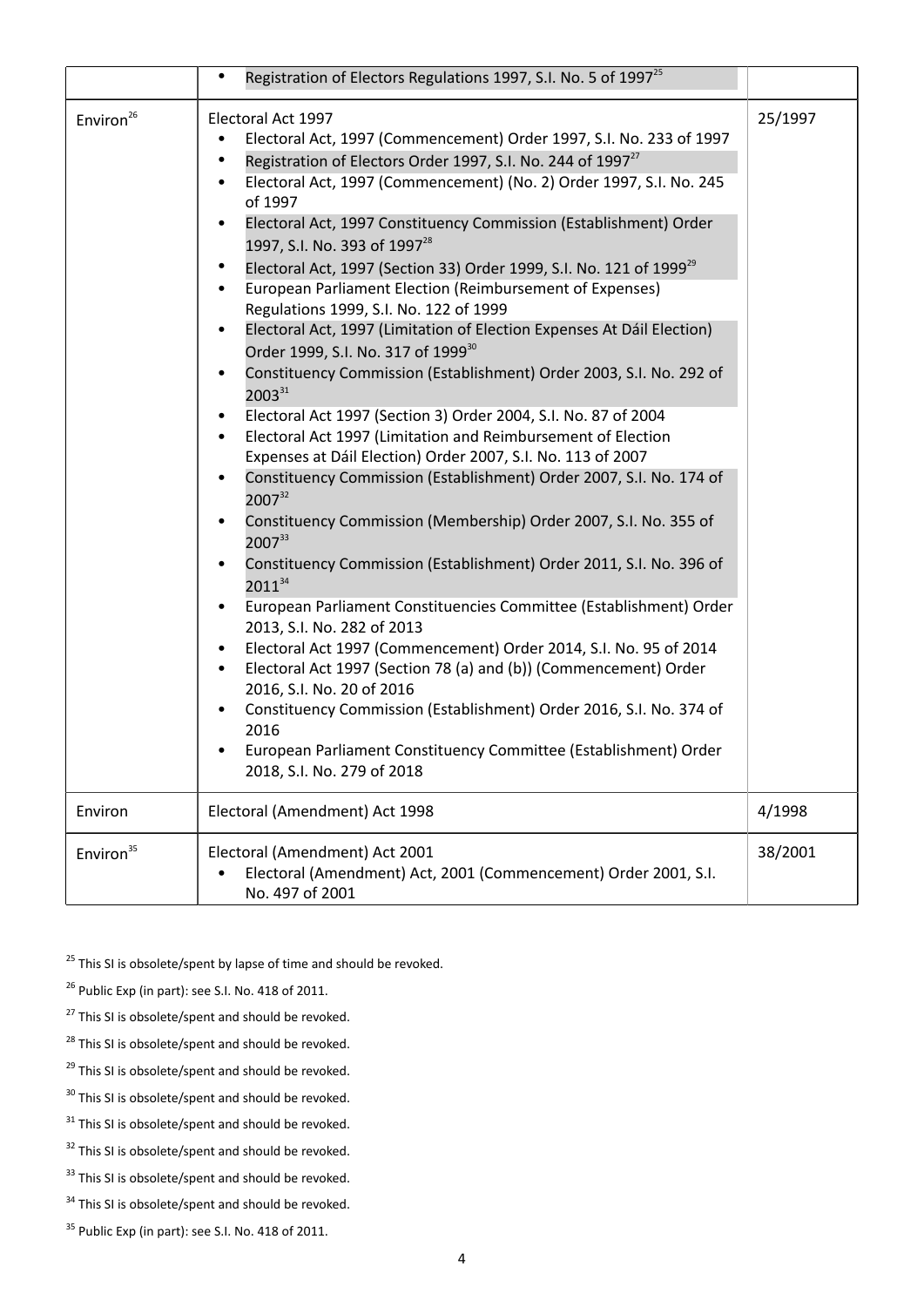|                       | Seanad Electoral (University Members) (Prescribed Matters)<br>(Amendment) Regulations 2002, S.I. No. 67 of 2002<br>Seanad Electoral (Panel Members) (Prescribed Forms) (Amendment)<br>$\bullet$<br>Regulations 2002, S.I. No. 68 of 2002                                                                                                                                                                                                                                              |         |
|-----------------------|---------------------------------------------------------------------------------------------------------------------------------------------------------------------------------------------------------------------------------------------------------------------------------------------------------------------------------------------------------------------------------------------------------------------------------------------------------------------------------------|---------|
| Environ               | Electoral (Amendment) Act 2002                                                                                                                                                                                                                                                                                                                                                                                                                                                        | 4/2002  |
| Environ               | Electoral (Amendment) (No. 2) Act 2002                                                                                                                                                                                                                                                                                                                                                                                                                                                | 23/2002 |
| Environ <sup>36</sup> | Electoral (Amendment) Act 2004<br>Electoral (Amendment) Act 2004 (Commencement) Order 2004, S.I.<br>No. 215 of 2004<br>Electoral (Amendment) Act 2001 - Part 3 Order 2002 (Revocation)<br>Order 2005, S.I. No. 75 of 2005 <sup>37</sup><br>Electoral (Amendment) Act 2004 (Commencement) Order 2005, S.I.<br>No. 76 of 2005 <sup>38</sup><br>Electoral (Amendment) Act 2001 Part 3 Order 2002 (Revocation) Order<br>2007, S.I. No. 192 of 2007 <sup>39</sup>                          | 15/2004 |
| Environ               | Electoral (Amendment) Act 2005                                                                                                                                                                                                                                                                                                                                                                                                                                                        | 16/2005 |
| Environ               | Electoral (Amendment) Act 2006<br>Electoral (Amendment) Act 2006 Registration of Electors (Entry in<br>Postal Voters List) Order 2007, S.I. No. 1 of 2007                                                                                                                                                                                                                                                                                                                             | 33/2006 |
| Environ               | Electoral (Amendment) Act 2007                                                                                                                                                                                                                                                                                                                                                                                                                                                        | 14/2007 |
| Environ               | Electoral (Amendment) Act 2009                                                                                                                                                                                                                                                                                                                                                                                                                                                        | 4/2009  |
| Environ               | Electoral (Amendment) (No. 2) Act 2009                                                                                                                                                                                                                                                                                                                                                                                                                                                | 9/2009  |
| Environ               | Electoral (Amendment) Act 2011                                                                                                                                                                                                                                                                                                                                                                                                                                                        | 14/2011 |
| Environ               | Electoral (Amendment) Act 2012                                                                                                                                                                                                                                                                                                                                                                                                                                                        | 27/2012 |
| Environ               | Electoral, Local Government and Planning and Development Act 201340<br>Electoral, Local Government and Planning and Development Act 2013<br>(Commencement) Order 2013, S.I. No. 272 of 2013<br>Electoral, Local Government and Planning and Development Act 2013<br>$\bullet$<br>(Commencement) (No. 2) Order 2013, S.I. No. 424 of 2013<br>Electoral, Local Government and Planning and Development Act 2013<br>$\bullet$<br>(Commencement) (No. 3) Order 2013, S.I. No. 584 of 2013 | 27/2013 |
| Environ               | Electoral (Amendment) Act 2014                                                                                                                                                                                                                                                                                                                                                                                                                                                        | 8/2014  |
| Environ               | Electoral (Amendment) (No. 2) Act 2014                                                                                                                                                                                                                                                                                                                                                                                                                                                | 24/2014 |
| Environ               | Electoral (Amendment) Act 2015                                                                                                                                                                                                                                                                                                                                                                                                                                                        | 62/2015 |
| Environ               | Electoral (Amendment) Act 2016                                                                                                                                                                                                                                                                                                                                                                                                                                                        | 5/2016  |

<sup>36</sup> Public Exp (in part): see S.I. No. 418 of 2011.

<sup>39</sup> This SI is spent/obsolete and should be revoked.

 $37$  This SI is spent/obsolete and should be revoked.

<sup>&</sup>lt;sup>38</sup> This SI is obsolete as electronic voting is discontinued.

<sup>40</sup> Also listed at Title 29.1.1: Planning and Development, General.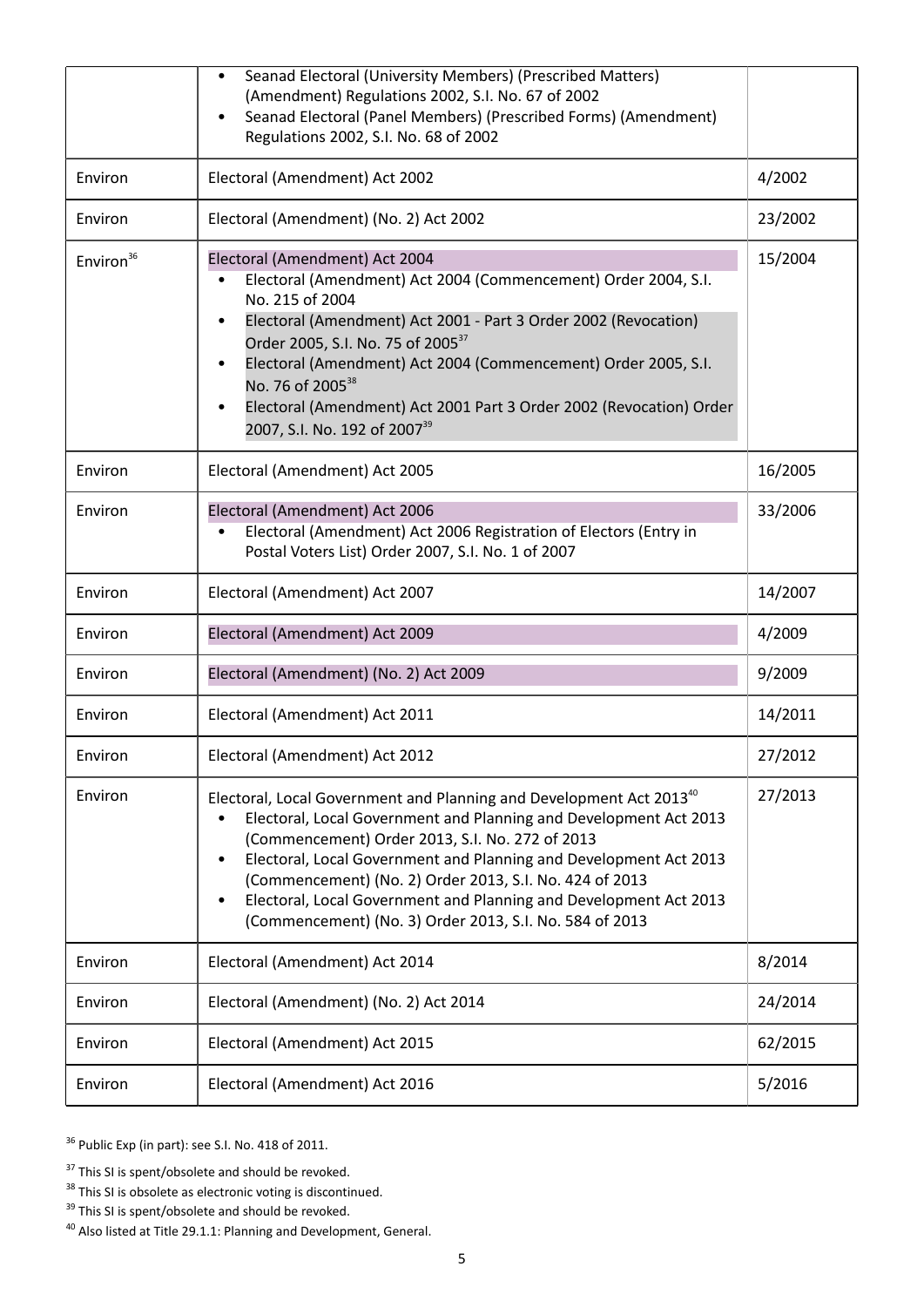Local Gov | [Electoral Amendment \(Dáil Constituencies\) Act 2017](http://www.irishstatutebook.ie/2017/en/act/pub/0039/index.html) | [39/2017](http://www.irishstatutebook.ie/2017/en/act/pub/0039/index.html)

## **13.3. European Parliament Elections**

| Environ <sup>41</sup> | European Parliament Elections Act 1997<br>European Parliament Elections Act, 1997 (Commencement) Order<br>1997, S.I. No. 163 of 1997<br>European Parliament Elections Regulations 2019, S.I. No. 75 of 2019                                                                  | 2/1997  |
|-----------------------|------------------------------------------------------------------------------------------------------------------------------------------------------------------------------------------------------------------------------------------------------------------------------|---------|
| Environ               | European Parliament Elections (Amendment) Act 2004                                                                                                                                                                                                                           | 2/2004  |
| Environ               | Electoral, Local Government and Planning and Development Act 2013                                                                                                                                                                                                            | 27/2013 |
| Environ               | European Parliament Elections (Amendment) Act 2014                                                                                                                                                                                                                           | 2/2014  |
| Local Gov             | European Parliament Elections (Amendment) Act 2019<br>European Parliament Elections (Amendment) Act 2019<br>(Commencement) Order 2019, S.I. No. 117 of 2019<br>European Parliament Elections (Amendment) Act 2019<br>(Commencement) (No. 2) Order 2019, S.I. No. 220 of 2019 | 7/2019  |

#### **13.4. Local Elections**

| Transport             | <b>Local Elections Act 1965</b><br>Local Elections Act, 1965 (Section 5) Regulations 1974, S.I. No. 258 of<br>1974<br>Local Elections Act, 1965 (Section 5) Regulations 1975, S.I. No. 223 of<br>1975<br>Local Elections Act 1965 (Harbour Authorities) Regulations 1991, S.I.<br>No. 242 of 1991                                                                                                                                                    | 19/1965 |
|-----------------------|------------------------------------------------------------------------------------------------------------------------------------------------------------------------------------------------------------------------------------------------------------------------------------------------------------------------------------------------------------------------------------------------------------------------------------------------------|---------|
| Environ               | Local Elections (Petitions and Disqualifications) Act 1974                                                                                                                                                                                                                                                                                                                                                                                           | 8/1974  |
| Environ <sup>42</sup> | Local Government Act 1991<br>Local Government Act, 1991 (Commencement) Order 1996, S.I. No.<br>215 of 1996<br>Local Government Act 1991 (Regional Assemblies) (Establishment)<br>Order 2014, S.I. No. 573 of 201443                                                                                                                                                                                                                                  | 11/1991 |
| Environ               | Local Elections (Disclosure of Donations and Expenditure) Act 1999<br>Local Elections (Disclosure of Donations and Expenditure) Act 1999<br>(Period For Reckoning Election Expenses) Order 2009, S.I. No. 111 of<br>200944<br>Local Elections (Forms) Regulations 2014, S.I. No. 100 of 2014<br>Local Elections (Disclosure of Donations and Expenditure) Act 1999<br>(Period for Reckoning Election Expenses) Order 2014, S.I. No. 144 of<br>201445 | 7/1999  |

<sup>41</sup> Public Exp (in part): see S.I. No. 418 of 2011.

44 This SI is obsolete/spent and should be revoked.

<sup>42</sup> Ministerial functions under s. 6(7) and 28(5) transferred from Finance to Public Expenditure and Reform by S.I. No. 318 of 2015. 43 SI made under more than one Act.

<sup>&</sup>lt;sup>45</sup> This SI relates to local elections in 2014 and is spent thereafter.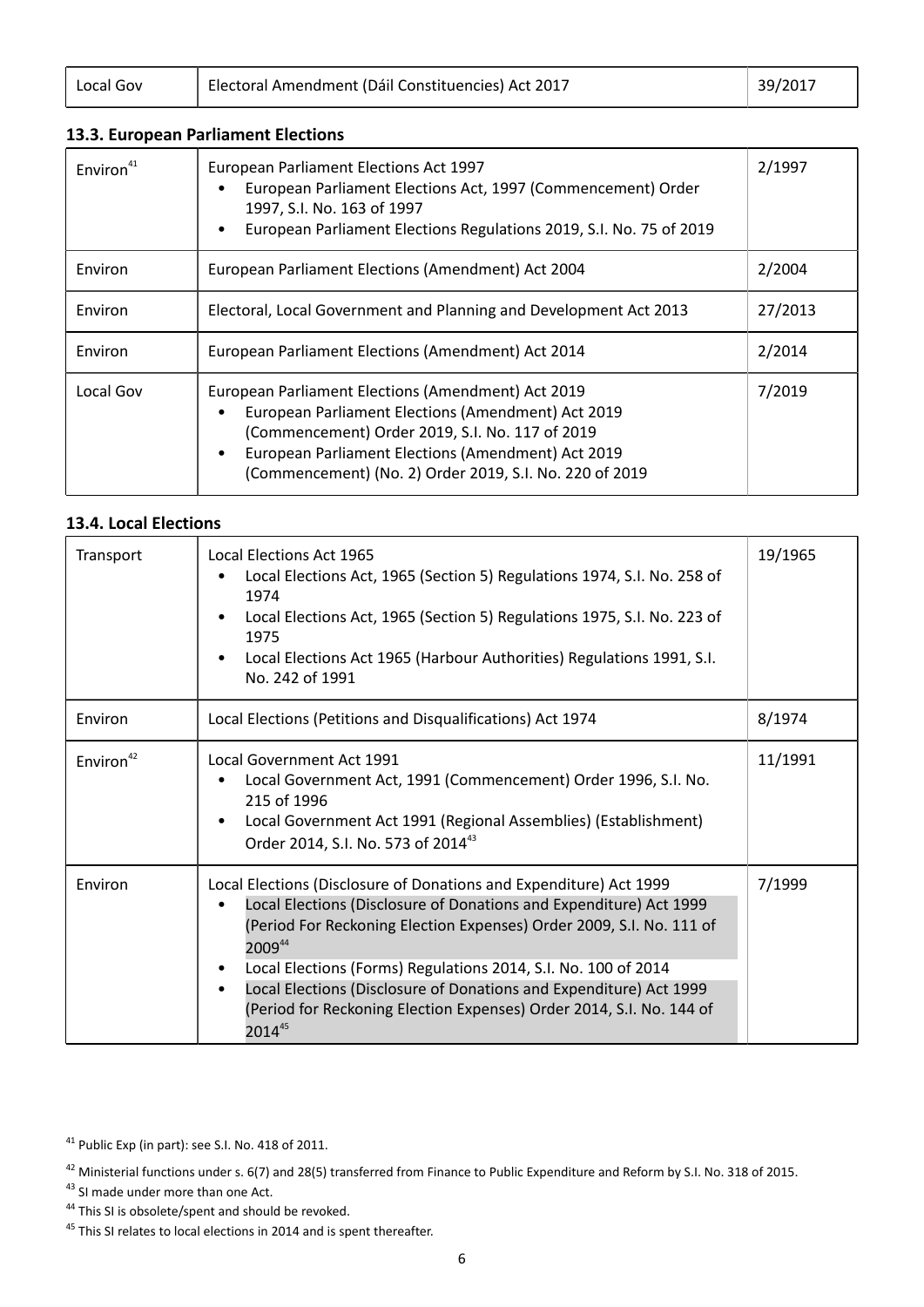| Local Elections (Disclosure Of Donations And Expenditure) Act 1999<br>(Period For Reckoning Election Expenses) Order 2019, S.I. No. 118 of<br>2019 |
|----------------------------------------------------------------------------------------------------------------------------------------------------|
|----------------------------------------------------------------------------------------------------------------------------------------------------|

### **13.5. Presidential Elections**

| <b>Presidential Elections Act 1993</b><br>Environ <sup>46</sup><br>Presidential Elections Act, 1993 (Commencement) Order 1993, S.I. No.<br>$\bullet$<br>353 of 1993<br>Presidential Elections (Forms) Regulations 2011, S.I. No. 258 of 2011<br>Presidential Elections (Forms) (Amendment) Regulations 2018, S.I. No.<br>$\bullet$<br>329 of 2018 | 28/1993 |
|---------------------------------------------------------------------------------------------------------------------------------------------------------------------------------------------------------------------------------------------------------------------------------------------------------------------------------------------------|---------|
|---------------------------------------------------------------------------------------------------------------------------------------------------------------------------------------------------------------------------------------------------------------------------------------------------------------------------------------------------|---------|

# **13.6. Seanad Éireann Elections**

| Environ               | Seanad Electoral (University Members) Act 1937<br>Seanad Electoral (University Members) (Prescribed Matters)<br>Regulations 1938, S.R.& O. No. 18 of 1938<br>Seanad Electoral (University Members) (Prescribed Matters)<br>(Amendment) Regulations, S.I. No. 201 of 1972<br>Seanad Electoral (Charges of Returning Officers in University<br>Constituencies) Order, S.I. No. 23 of 1983 <sup>47</sup><br>Seanad Electoral (Charges of Returning Officers in University<br>Constituencies) Order 1987, S.I. No. 103 of 1987 <sup>48</sup><br>Seanad Electoral (University Members) (Prescribed Matters)<br>(Amendment) Regulations 2000, S.I. No. 290 of 2000<br>Seanad Electoral (University Members) (Prescribed Matters)<br>(Amendment) Regulations 2002, S.I. No. 67 of 2002<br>Seanad Electoral (University Members) (Prescribed Matters)<br>(Amendment) Regulations 2019, S.I. No. 483 of 2019                                                                                                                                                                                            | 30/1937 |
|-----------------------|------------------------------------------------------------------------------------------------------------------------------------------------------------------------------------------------------------------------------------------------------------------------------------------------------------------------------------------------------------------------------------------------------------------------------------------------------------------------------------------------------------------------------------------------------------------------------------------------------------------------------------------------------------------------------------------------------------------------------------------------------------------------------------------------------------------------------------------------------------------------------------------------------------------------------------------------------------------------------------------------------------------------------------------------------------------------------------------------|---------|
| Environ <sup>49</sup> | Seanad Electoral (Panel Members) Act 1947<br>Seanad (Registration of Nominating Bodies) Regulations 1950, S.I. No.<br>309 of 1950 <sup>50</sup><br>Seanad Electoral (Panel Members)(Prescribed Forms) Regulations<br>$\bullet$<br>1954, S.I. No. 91 of 1954<br>Seanad Electoral (Panel Members) (Prescribed Forms) (Amendment)<br>Regulations 1972, S.I. No. 202 of 1972<br>Seanad Electoral (Panel Members) (Prescribed Forms) (Amendment)<br>Regulations 2000, S.I. No. 291 of 2000<br>Seanad Electoral (Panel Members) (Prescribed Forms) (Amendment)<br>Regulations 2002, S.I. No. 68 of 2002<br>Seanad Electoral (Panel Members) (Prescribed forms) (Amendment)<br>(No. 2) Regulations 2007, S.I. No. 191 of 2007<br>Seanad Electoral (Panel Members) (Prescribed forms) (Amendment)<br>$\bullet$<br>(No. 3) Regulations 2007, S.I. No. 231 of 2007<br>Seanad Electoral (Panel Members) (Prescribed Forms) (Amendment)<br>Regulations 2009, S.I. No. 283 of 2009<br>Seanad Electoral (Panel Members) (Prescribed Forms) (Amendment)<br>$\bullet$<br>Regulations 2016, S.I. No. 21 of 2016 | 42/1947 |

<sup>46</sup> Public Exp (in part): see S.I. No. 418 of 2011.

<sup>47</sup> This SI is obsolete/spent and should be revoked.

<sup>48</sup> This SI is obsolete/spent and should be revoked.

<sup>49</sup> Public Exp (in part): see S.I. No. 418 of 2011.

<sup>50</sup> This SI is obsolete/spent and should be revoked.